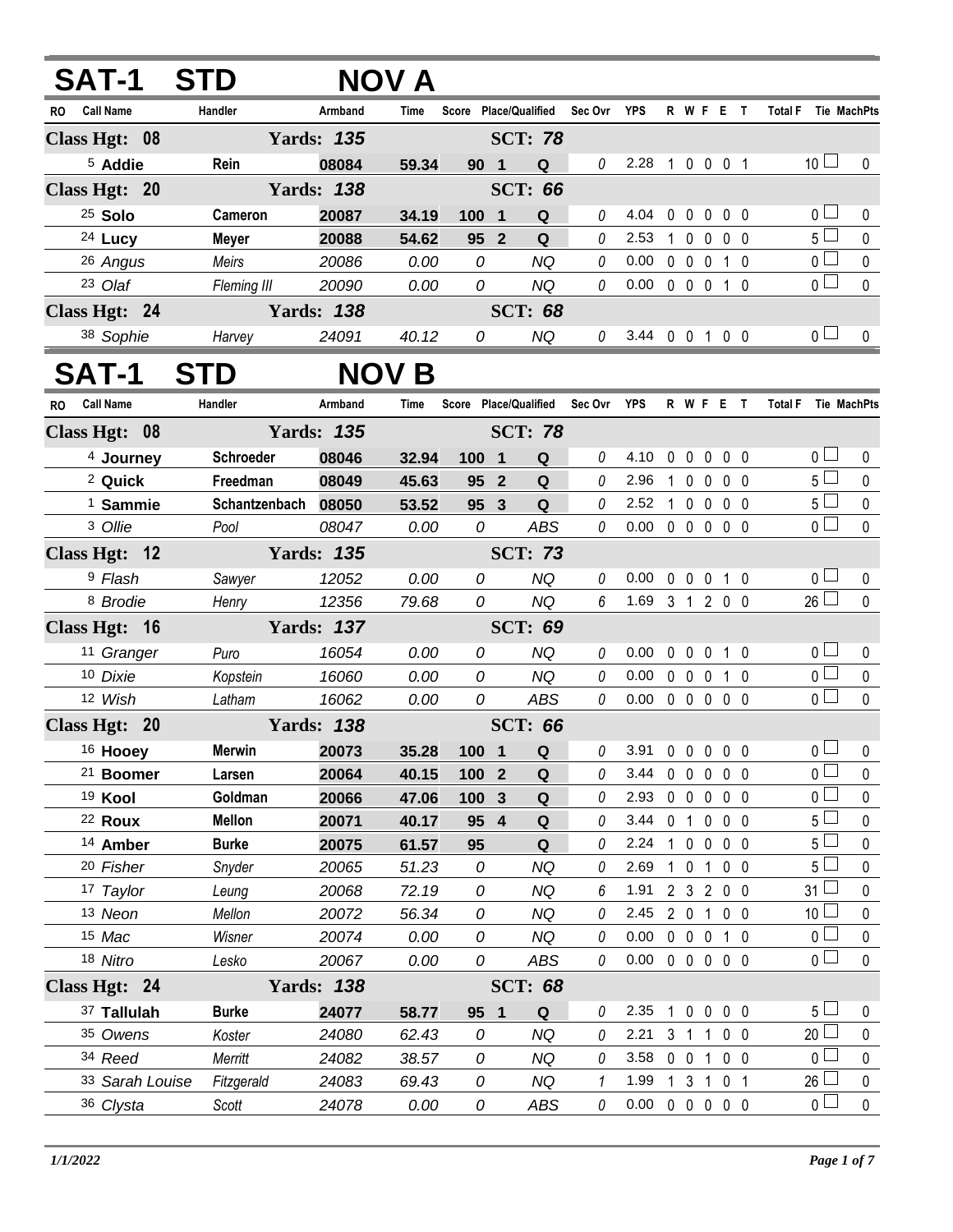| Т-1                     | <b>STD</b>            |                   | <b>OPEN</b> |                       |                |          |                            |             |                   |                                 |                |                                      |              |
|-------------------------|-----------------------|-------------------|-------------|-----------------------|----------------|----------|----------------------------|-------------|-------------------|---------------------------------|----------------|--------------------------------------|--------------|
| <b>Call Name</b><br>RO. | Handler               | Armband           | Time        | Score Place/Qualified |                | Sec Ovr  | YPS                        |             |                   | R W F E T                       |                | <b>Total F</b><br><b>Tie MachPts</b> |              |
| Class Hgt: 12           |                       | <b>Yards: 162</b> |             |                       | <b>SCT: 74</b> |          |                            |             |                   |                                 |                |                                      |              |
| <sup>3</sup> Oliver     | De Prospo             | 12053             | 67.17       | 95 1                  | Q              | 0        | 2.41                       |             |                   | 0 0 0 0 1                       |                | 5 <sub>1</sub>                       | $\mathbf{0}$ |
| Class Hgt: 16           |                       | <b>Yards: 167</b> |             |                       | <b>SCT: 72</b> |          |                            |             |                   |                                 |                |                                      |              |
| 7 Millie                | <b>Smith</b>          | 16057             | 51.99       | 95 <sub>1</sub>       | Q              | 0        | 3.21                       |             |                   | 0 0 0 0 1                       |                | 5 <sub>1</sub>                       | 0            |
| <sup>9</sup> Olaf       | Gross                 | 16018             | 62.56       | 0                     | <b>NQ</b>      | 0        | 2.67                       |             | 200               |                                 | $0\quad 0$     | 10 $\square$                         | 0            |
| 8 Tori                  | Mandich-Steiger 16055 |                   | 0.00        | 0                     | ABS            | 0        | 0.00                       |             | $0\quad 0$        | $\mathbf{0}$                    | 0 <sub>0</sub> | 0 <sub>0</sub>                       | 0            |
| 6 Arya                  | Belio                 | 16058             | 0.00        | 0                     | <b>ABS</b>     | $\theta$ | 0.00                       |             |                   | $0\quad 0\quad 0\quad 0\quad 0$ |                | 0 <sub>0</sub>                       | $\mathbf{0}$ |
| Class Hgt: 20           |                       | <b>Yards: 172</b> |             |                       | <b>SCT: 70</b> |          |                            |             |                   |                                 |                |                                      |              |
| 23 Niko                 | Caruso                | 20020             | 0.00        | 0                     | <b>NQ</b>      | 0        | 0.00                       | $\mathbf 0$ | $\overline{0}$    | $\mathbf 0$                     | 10             | 0 <sub>1</sub>                       | 0            |
| 19 Sophie               | Caruso                | 20062             | 69.75       | 0                     | <b>NQ</b>      | 0        | 2.47                       |             | 200               |                                 | 0 <sub>0</sub> | 10 <sup>1</sup>                      | 0            |
| 18 Finn                 | Diehl                 | 20070             | 0.00        | 0                     | NQ             | 0        | 0.00                       |             | $0\quad 0\quad 0$ |                                 | 10             | 0 <sup>1</sup>                       | 0            |
| 17 Bree                 | Meunier               | 20076             | 0.00        | 0                     | NQ             | 0        | 0.00                       |             | $0\quad 0\quad 0$ |                                 | 1 0            | $0-$                                 | 0            |
| 14 Brehon               | Lazaro                | 20376             | 49.24       | 0                     | NQ             | 0        | 3.49                       |             | $1\quad0$         | 1                               | 0 <sub>0</sub> | 5 L                                  | $\mathbf 0$  |
| 13 Dakota               | Alberti               | 20391             | 46.15       | 0                     | NQ             | 0        | 3.73                       |             | 023               |                                 | 0 <sub>0</sub> | 10 <sup>1</sup>                      | 0            |
| 12 Spyder               | Frank                 | 20398             | 0.00        | 0                     | NQ             | 0        | 0.00                       |             | 0 <sub>0</sub>    | $\mathbf{0}$                    | 1 0            | 0 <sup>1</sup>                       | $\mathbf 0$  |
| 22 Nova                 | <b>Stuttard</b>       | 20022             | 0.00        | 0                     | <b>ABS</b>     | 0        | 0.00                       | $\mathbf 0$ | $\mathbf 0$       | $\mathbf{0}$                    | 0 <sub>0</sub> | 0 <sub>0</sub>                       | 0            |
| 21 Colbie               | Williams              | 20023             | 0.00        | 0                     | <b>ABS</b>     | 0        | 0.00                       |             | $0\quad 0$        | $\mathbf{0}$                    | 0 <sub>0</sub> | 0 <sub>1</sub>                       | 0            |
| <sup>20</sup> Casey     | <b>Boster</b>         | 20025             | 0.00        | 0                     | <b>ABS</b>     | 0        | 0.00                       |             | $0\quad 0$        | $\mathbf{0}$                    | 0 <sub>0</sub> | $0-$                                 | 0            |
| 16 Caspian              | <b>Stuttard</b>       | 20255             | 0.00        | 0                     | ABS            | 0        | 0.00                       |             | $0\quad 0$        | 0                               | $0\quad 0$     | 0 <sup>1</sup>                       | 0            |
| 15 Hazel                | Wisner                | 20257             | 0.00        | 0                     | <b>ABS</b>     | 0        | 0.00                       |             | $0\quad 0\quad 0$ |                                 | 0 <sub>0</sub> | 0 <sub>1</sub>                       | 0            |
| Class Hgt: 24           |                       | <b>Yards: 172</b> |             |                       | <b>SCT: 72</b> |          |                            |             |                   |                                 |                |                                      |              |
| 27 Conway               | Koster                | 24026             | 79.39       | 0                     | NQ             |          | 2.17                       |             |                   | 40000                           |                | 34 L                                 | 0            |
| 26 Kasey                | Webster               | 24027             | 55.50       | 0                     | NQ.            | $\theta$ | 3.10 2 0 0 0 0             |             |                   |                                 |                | 10 <sup>L</sup>                      | $\mathbf 0$  |
|                         | S <sup>-</sup>        | EX                |             |                       |                |          |                            |             |                   |                                 |                |                                      |              |
| <b>Call Name</b><br>RO  | Handler               | Armband           | Time        | Score Place/Qualified |                | Sec Ovr  | <b>YPS</b>                 |             |                   | R W F E T                       |                | Total F Tie MachPts                  |              |
| Class Hgt: 08           |                       | <b>Yards: 178</b> |             |                       | <b>SCT: 76</b> |          |                            |             |                   |                                 |                |                                      |              |
| 20 Yogi                 | Snyder                | 08345             | 84.70       | 0                     | <b>NQ</b>      | 8        | 2.10 4 2 1 0 0             |             |                   |                                 |                | 54 $\Box$                            | 0            |
| 19 Kitkat               | Borga                 | 08346             | 78.85       | 0                     | <b>NQ</b>      | 2        | 2.26                       |             |                   | 1 0 0 0 0                       |                | 11 $\Box$                            | 0            |
| 21 Scout                | Loper                 | 08353             | 85.06       | 0                     | <b>NQ</b>      | 9        | 2.09 0 2 0 0 0             |             |                   |                                 |                | $37 \Box$                            | $\mathbf 0$  |
| Class Hgt: 12           |                       | <b>Yards: 178</b> |             |                       | <b>SCT: 71</b> |          |                            |             |                   |                                 |                |                                      |              |
| 54 Gotcha!              | <b>Matthews</b>       | 12357             | 70.45       | 0                     | <b>NQ</b>      | 0        | 2.53                       |             |                   | 1 3 0 0 0                       |                | 20 <sup>L</sup>                      | 0            |
| 53 Liza                 | Rifkin-Mamaradl       | 12359             | 0.00        | 0                     | <b>NQ</b>      | 0        | 0.00                       |             |                   | 0 0 0 1 0                       |                | 0 <sup>1</sup>                       | 0            |
| 51 Skylar               | Onorato               | 12363             | 65.04       | 0                     | <b>NQ</b>      | 0        | 2.74                       |             |                   | 2 1 2 0 0                       |                | $15$ $-$                             | 0            |
| 52 Katrina              | Hunter                | 12360             | 0.00        | 0                     | ABS            | 0        | $0.00 \t0 \t0 \t0 \t0 \t0$ |             |                   |                                 |                | 0 <sub>0</sub>                       | $\mathbf 0$  |
| Class Hgt: 16           |                       | <b>Yards: 187</b> |             |                       | <b>SCT: 71</b> |          |                            |             |                   |                                 |                |                                      |              |
| 89 Jingles              | Monahan               | 16366             | 57.77       | 0                     | <b>NQ</b>      | 0        | 3.24                       |             |                   | 12000                           |                | 15 $\Box$                            | 0            |
| 88 Sierra               | Dershowitz            | 16370             | 0.00        | 0                     | <b>NQ</b>      | 0        | 0.00                       |             | $0\quad 0\quad 0$ |                                 | 1 0            | 0 <sup>1</sup>                       | $\mathbf 0$  |
| 86 Skyler               | Pollifrone            | 16372             | 52.26       | 0                     | <b>NQ</b>      | 0        | 3.58                       |             | $0\quad 0$        | $\overline{1}$                  | $0\quad 0$     | 0 <sub>0</sub>                       | $\pmb{0}$    |
| 90 Vixie                | Kandle                | 16365             | 0.00        | 0                     | ABS            | 0        | 0.00                       |             | $0\quad 0\quad 0$ |                                 | 0 <sub>0</sub> | 0 <sup>1</sup>                       | $\pmb{0}$    |
| 87 Lindsey              | Williams              | 16371             | 0.00        | 0                     | ABS            | 0        | 0.00                       |             |                   | 00000                           |                | $\overline{0}$                       | $\pmb{0}$    |
| Class Hgt: 20           |                       | <b>Yards: 195</b> |             |                       | <b>SCT: 68</b> |          |                            |             |                   |                                 |                |                                      |              |

÷.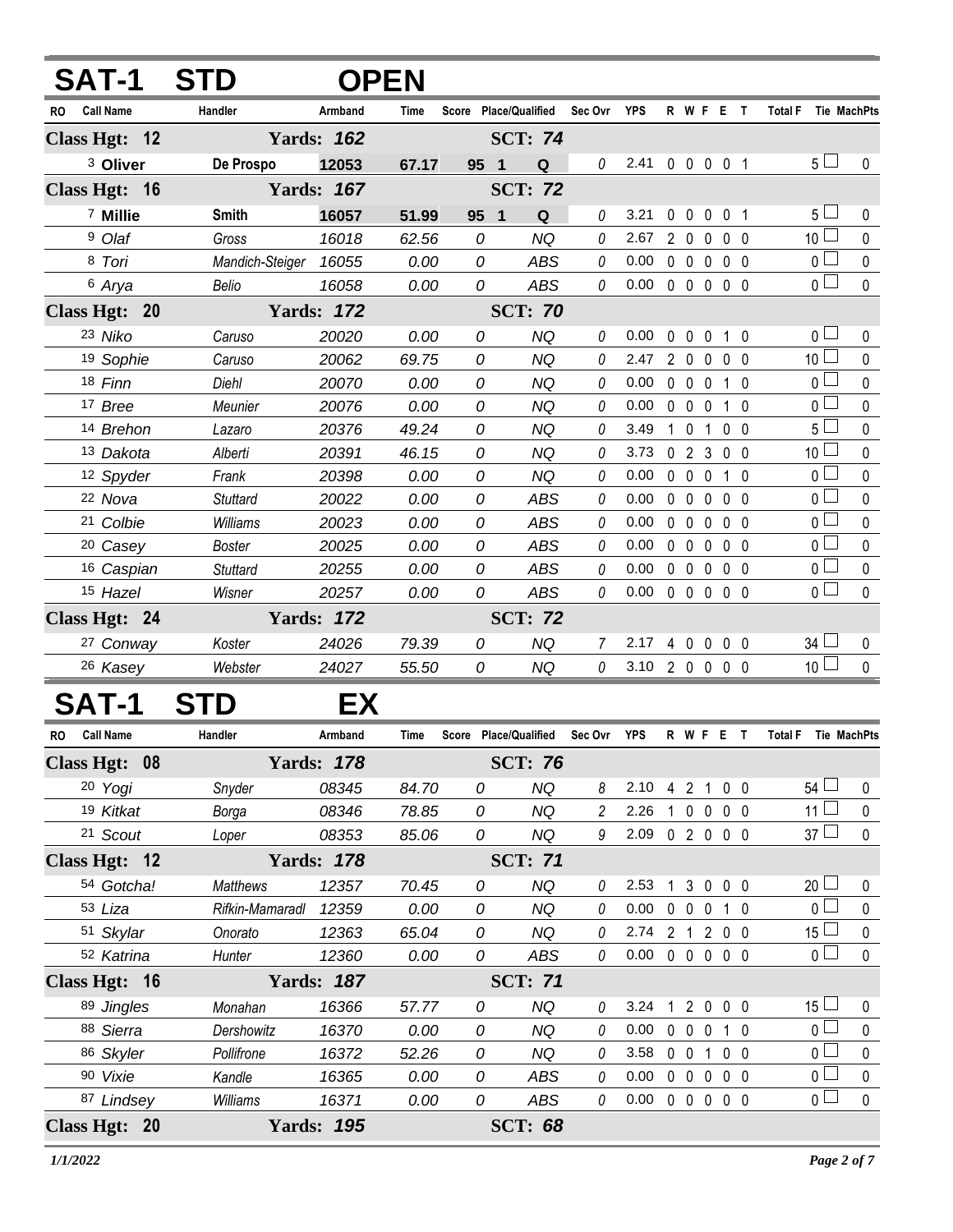| 148 Finley    | Nydam           | 20373             | 62.06 | 0        | ΝQ             | 0 | 3.14 | າ                    |              | 0 O            | 15 <sup>L</sup> | $\Omega$ |
|---------------|-----------------|-------------------|-------|----------|----------------|---|------|----------------------|--------------|----------------|-----------------|----------|
| 147 Kimba     | Busacca         | 20374             | 53.17 | 0        | NQ             | 0 | 3.67 | 0                    | 2            | $0\quad 0$     | $0 \sqcup$      | $\Omega$ |
| 145 Bowie     | <b>Botelho</b>  | 20379             | 41.01 | 0        | NQ             | 0 | 4.75 | 0                    | 2            | $0\quad 0$     | 5 <sub>1</sub>  | $\Omega$ |
| 140 Limerick  | Bowen           | 20393             | 0.00  | 0        | NQ             | 0 | 0.00 | 0                    |              | - 0            | $\Omega$ $\Box$ | $\Omega$ |
| 143 Snap      | Fisher          | 20385             | 0.00  | 0        | ABS            | 0 | 0.00 | $\bf{0}$             | $\Omega$     | $0\quad 0$     | 0 <sub>l</sub>  | $\Omega$ |
| 142 Teddy     | Peck            | 20388             | 0.00  | 0        | ABS            | 0 | 0.00 | 0<br>$\left($        | $\Omega$     | $0\quad 0$     | 0 <sub>l</sub>  | $\Omega$ |
| 141 Aurelia   | <b>Stuttard</b> | 20392             | 0.00  | 0        | <b>ABS</b>     | 0 | 0.00 | $\Omega$             | $\Omega$     | 00             | $\overline{0}$  | $\Omega$ |
| 139 Murdock   | Goeckeler       | 20396             | 0.00  | 0        | ABS            | 0 | 0.00 | $\Omega$<br>$\Omega$ | $\Omega$     | 0 <sub>0</sub> | $0 \cup$        | $\Omega$ |
| Class Hgt: 24 |                 | <b>Yards: 195</b> |       |          | <b>SCT: 72</b> |   |      |                      |              |                |                 |          |
| 160 Journey   | Wirkowski       | 24401             | 48.04 | 100<br>1 | Q              | 0 | 4.06 | <sup>0</sup>         | $\mathsf{O}$ | 0 0            | $\overline{0}$  | $\Omega$ |
| 161<br>Denver | Nicholson       | 24399             | 0.00  | 0        | NQ             | 0 | 0.00 | $\Omega$             | 0            | - 0            | $0 \square$     | $\Omega$ |

## **SAT-1 STD MAS**

| RO                | <b>Call Name</b>        | Handler           | Armband           | <b>Time</b> | Score Place/Qualified |                |                | Sec Ovr  | <b>YPS</b> |             |                   | R W F E T      |                   |           | <b>Total F</b>                | Tie MachPts      |
|-------------------|-------------------------|-------------------|-------------------|-------------|-----------------------|----------------|----------------|----------|------------|-------------|-------------------|----------------|-------------------|-----------|-------------------------------|------------------|
|                   | Class Hgt: 08           |                   | <b>Yards: 178</b> |             |                       |                | <b>SCT: 76</b> |          |            |             |                   |                |                   |           |                               |                  |
|                   | 16 Harry                | Johnson           | 08156             | 55.33       | 100 1                 |                | Q              | 0        | 3.22       |             | $0\quad 0$        | $\mathbf 0$    | $0\quad 0$        |           | 0 <sub>l</sub>                | 20               |
|                   | 12 Herbie               | Rosario           | 08169             | 66.67       | 100                   | $\overline{2}$ | Q              | 0        | 2.67       |             | $0\quad 0\quad 0$ |                | 0 <sub>0</sub>    |           | $\overline{0}$ $\Box$         | $\boldsymbol{9}$ |
|                   | 15 Zelda                | Huntington        | 08164             | 0.00        | 0                     |                | <b>NQ</b>      | 0        | 0.00       |             | $0\quad 0\quad 0$ |                | $\mathbf{1}$      | 0         | 0 <sup>L</sup>                | $\mathbf 0$      |
|                   | 14 Kirky                | Kosenski          | 08165             | 67.93       | 0                     |                | <b>NQ</b>      | 0        | 2.62       |             | $1\quad1$         | $\mathbf{1}$   | 0 <sub>0</sub>    |           | 10 <sup>1</sup>               | 0                |
|                   | 18 Pop-Tart             | Scheiner          | 08167             | 59.93       | 0                     |                | <b>NQ</b>      | 0        | 2.97       |             | $2\quad 0$        | $\overline{0}$ | 0 <sub>0</sub>    |           | 10 <sup>1</sup>               | $\pmb{0}$        |
|                   | 13 Roxie                | Thompson          | 08168             | 96.59       | 0                     |                | <b>NQ</b>      | 20       | 1.84       |             | $0\quad 0$        | $\mathbf{0}$   | 0 <sub>0</sub>    |           | 60 <sup>L</sup>               | 0                |
|                   | 11 Buzz                 | <b>Matthews</b>   | 08172             | 0.00        | 0                     |                | <b>NQ</b>      | 0        | 0.00       |             | $0\quad 0\quad 0$ |                | 10                |           | $\overline{0}$ $\Box$         | $\mathbf 0$      |
|                   | 10 Koga                 | Kato              | 08176             | 55.25       | 0                     |                | <b>NQ</b>      | 0        | 3.22       |             | $1\quad1$         | $\mathbf{1}$   | 0 <sub>0</sub>    |           | 10 <sup>2</sup>               | $\pmb{0}$        |
|                   | <sup>9</sup> Elvis      | Loper             | 08347             | 75.62       | 0                     |                | <b>NQ</b>      | 0        | 2.35       |             | $0\quad 0$        | $\mathbf{1}$   | 0 <sub>0</sub>    |           | 0 <sub>1</sub>                | 0                |
|                   | 8 Yodee                 | Cioffi-Parker     | 08349             | 84.07       | 0                     |                | <b>NQ</b>      | 8        | 2.12       |             | 200               |                | $\mathbf 0$       | - 1       | $39 \Box$                     | $\pmb{0}$        |
|                   | 17 Razzle               | Ouchterloney      | 08161             | 0.00        | 0                     |                | <b>ABS</b>     | $\theta$ | 0.00       |             | $0\quad 0\quad 0$ |                | $0\quad 0$        |           | $\overline{0}$                | $\mathbf{0}$     |
|                   | Class Hgt: 12           |                   | <b>Yards: 178</b> |             |                       |                | <b>SCT: 71</b> |          |            |             |                   |                |                   |           |                               |                  |
|                   | 47 Pivot                | Waldron           | 12184             | 39.16       | 100 1                 |                | Q              | 0        | 4.55       | $\pmb{0}$   | $\mathbf 0$       | $\pmb{0}$      | 0 <sub>0</sub>    |           | 0 <sub>0</sub>                | 31               |
|                   | 37 OBX                  | Kellar            | 12207             | 53.12       | 100                   | $\overline{2}$ | Q              | 0        | 3.35       |             | $0\quad 0$        | $\mathbf{0}$   | 0 <sub>0</sub>    |           | $\overline{0}$ $\Box$         | 17               |
|                   | 38 Dani                 | Monahan           | 12204             | 54.49       | 100                   | 3              | Q              | 0        | 3.27       |             | $0\quad 0$        | 0              | 0 <sub>0</sub>    |           | 0 ∟                           | 16               |
|                   | <sup>42</sup> Peregrine | Johnson           | 12197             | 56.24       | 100                   | $\overline{4}$ | Q              | 0        | 3.17       |             | $0\quad 0$        | $\overline{0}$ | 0 <sub>0</sub>    |           | 0 L                           | 14               |
|                   | <sup>50</sup> Gunner    | Lang              | 12178             | 57.93       | 0                     |                | <b>NQ</b>      | 0        | 3.07       |             |                   | 0 0 2 0 0      |                   |           | 0 <sub>l</sub>                | $\mathbf 0$      |
|                   | 49 BB                   | Visco             | 12180             | 0.00        | 0                     |                | <b>NQ</b>      | 0        | 0.00       |             | $0\quad 0$        | $\mathbf 0$    | $1\quad0$         |           | $\overline{0}$ $\Box$         | $\mathbf 0$      |
|                   | 48 Grant                | Puro              | 12182             | 63.69       | 0                     |                | <b>NQ</b>      | 0        | 2.79       |             |                   | 1 1 2 0 0      |                   |           | 10 <sup>L</sup>               | $\mathbf 0$      |
|                   | 46 Annabel              | <b>Shriver</b>    | 12187             | 51.16       | 0                     |                | <b>NQ</b>      | 0        | 3.48       |             | $1\quad 0$        | $\mathbf 0$    | 0 <sub>0</sub>    |           | 5 <sup>1</sup>                | $\mathbf 0$      |
|                   | 45 Joy                  | Stoddard          | 12188             | 47.99       | 0                     |                | <b>NQ</b>      | 0        | 3.71       |             | $0\quad 0$        | $\mathbf{1}$   | $\mathbf 0$       | - 0       | 0 L                           | $\pmb{0}$        |
|                   | 44 Misha                | <b>Szakacs</b>    | 12192             | 0.00        | 0                     |                | <b>NQ</b>      | 0        | 0.00       |             | $0\quad 0$        | $\overline{0}$ | $1\quad$ $\Omega$ |           | 0 <sub>l</sub>                | $\pmb{0}$        |
|                   | 43 Roger                | Fitzgerald        | 12195             | 66.27       | 0                     |                | <b>NQ</b>      | 0        | 2.69       |             | $1\quad 0$        | $\overline{0}$ | 0 <sub>0</sub>    |           | 5 <sub>1</sub>                | 0                |
|                   | 41 Pearl                | Rifkin-Mamaradl   | 12198             | 73.11       | 0                     |                | <b>NQ</b>      | 2        | 2.43       |             | $0\quad 0\quad 0$ |                | 0 <sub>1</sub>    |           | 11 <sup>L</sup>               | $\pmb{0}$        |
|                   | 39 Ta-Da!               | Mount             | 12200             | 0.00        | 0                     |                | <b>NQ</b>      | 0        | 0.00       | $\mathbf 0$ | $\mathbf 0$       | $\mathbf 0$    |                   | $1\quad0$ | $\overline{0}$ $\overline{1}$ | $\mathbf 0$      |
|                   | 36 Maverick             | Edel              | 12361             | 77.28       | 0                     |                | <b>NQ</b>      | 6        | 2.30       |             | 2 <sub>1</sub>    | $\mathbf 0$    | 0 <sub>0</sub>    |           | $33 -$                        | 0                |
|                   | 35 Kindle               | Potosky           | 12362             | 0.00        | 0                     |                | <b>NQ</b>      | 0        | 0.00       |             | $0\quad 0\quad 0$ |                | $1\quad0$         |           | $\overline{0}$ $\Box$         | $\pmb{0}$        |
|                   | 40 Blu                  | Dereka            | 12199             | 0.00        | 0                     |                | <b>ABS</b>     | 0        | 0.00       |             | 0 <sub>0</sub>    | $\Omega$       | 0 <sub>0</sub>    |           | 0 <sub>1</sub>                | $\mathbf{0}$     |
| <b>Class Hgt:</b> | 16                      |                   | <b>Yards: 187</b> |             |                       |                | <b>SCT: 71</b> |          |            |             |                   |                |                   |           |                               |                  |
|                   | 66 Kip                  | <b>Fronheiser</b> | 16241             | 46.74       | 100                   | $\blacksquare$ | Q              | 0        | 4.00       | 0           | $\mathbf 0$       | $\pmb{0}$      | 0 <sub>0</sub>    |           | 0 ∟                           | 24               |
|                   | 69 Si                   | <b>Visco</b>      | 16237             | 47.31       | 100 2                 |                | $\mathbf Q$    | 0        | 3.95       |             |                   | $00000$        |                   |           | $\overline{0}$                | 23               |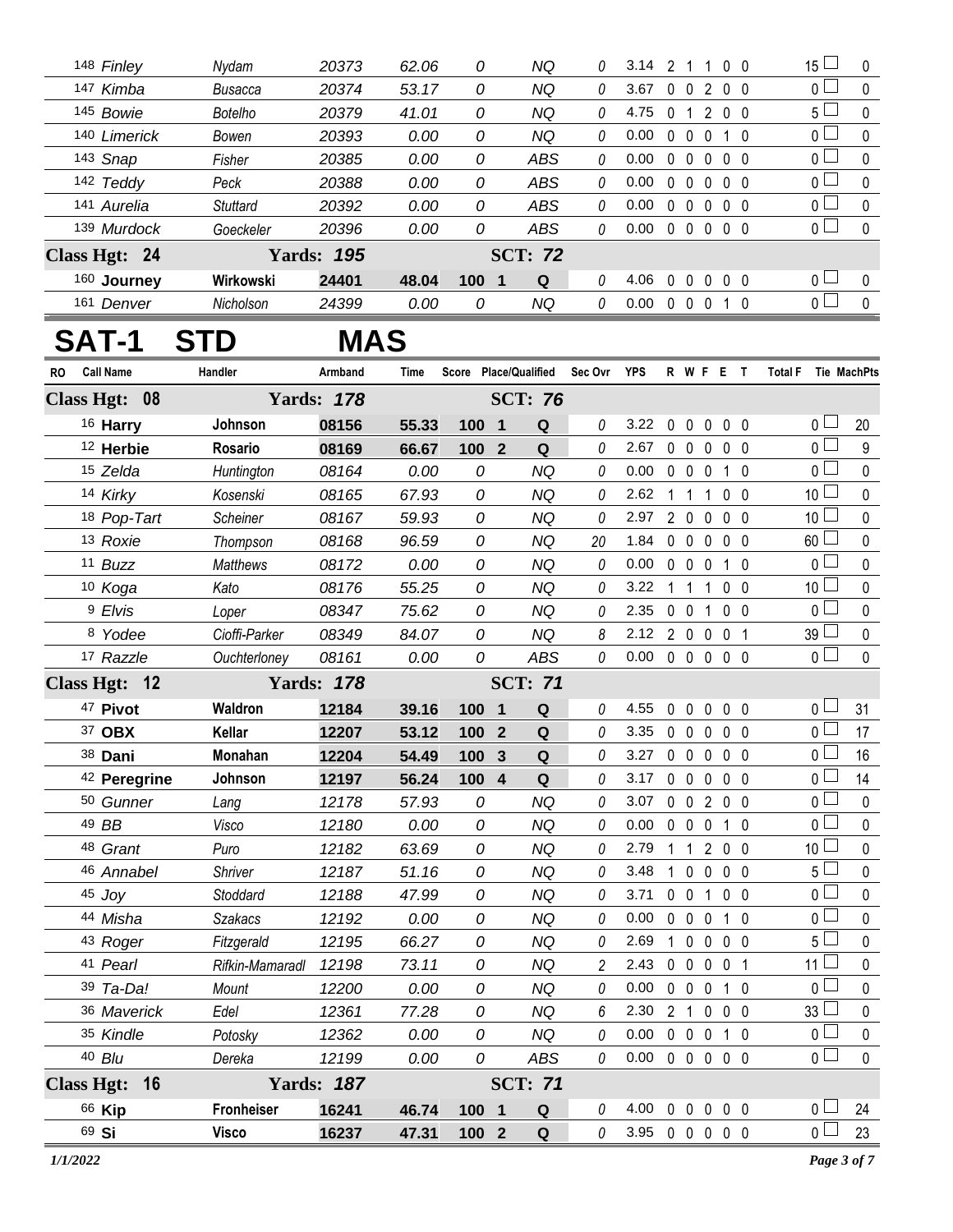| 62 Allie Oop            | Koziol                 | 16244             | 47.72          | 100<br>3              | Q                  | 0 | 3.92                   |                | $0\quad 0\quad 0$ |                   | $0\quad 0$     | $\overline{0}$         | 23               |
|-------------------------|------------------------|-------------------|----------------|-----------------------|--------------------|---|------------------------|----------------|-------------------|-------------------|----------------|------------------------|------------------|
| 71 Pennie               | Kandle                 | 16233             | 50.60          | 100<br>$\overline{4}$ | Q                  | 0 | 3.70                   | 0              | $\mathbf 0$       | $\mathbf 0$       | 0 <sub>0</sub> | 0 <sub>1</sub>         | 20               |
| 70 Grady                | Puro                   | 16234             | 51.01          | 100                   | ${\bf Q}$          | 0 | 3.67                   | $0\quad 0$     |                   | $\mathbf 0$       | $0\quad 0$     | 0 L                    | 19               |
| 77 SuBear               | <b>Borga</b>           | 16226             | 53.76          | 100                   | ${\bf Q}$          | 0 | 3.48                   | $0\quad 0$     |                   | $\mathbf 0$       | 0 <sub>0</sub> | 0 <sub>1</sub>         | 17               |
| 67 Quicksilver          | <b>Dershowitz</b>      | 16240             | 56.26          | 100                   | Q                  | 0 | 3.32                   | $0\quad 0$     |                   | $\mathbf 0$       | $0\quad 0$     | 0 L                    | 14               |
| 65 Lizard               | <b>McNeil</b>          | 16242             | 62.04          | 100                   | ${\bf Q}$          | 0 | 3.01                   |                | $0\quad 0\quad 0$ |                   | $0\quad 0$     | 0 <sub>l</sub>         | 8                |
| 84 Figment              | Vargas                 | 16209             | 0.00           | 0                     | <b>NQ</b>          | 0 | 0.00                   | $0\quad 0$     |                   | $\mathbf 0$       | 10             | 0 L                    | $\mathbf 0$      |
| 83 Spinner              | Fluet                  | 16211             | 67.65          | 0                     | <b>NQ</b>          | 0 | 2.76                   | 2 1            |                   | 0                 | 0 <sub>0</sub> | 15 <sup>1</sup>        | $\mathbf 0$      |
| 82 Sweep                | Wurst                  | 16214             | 48.67          | 0                     | ΝQ                 | 0 | 3.84                   | 2 3            |                   | 0                 | $0\quad 0$     | 25 <sup>1</sup>        | $\mathbf 0$      |
| 85 Emma                 | Martin-Marquez         | 16218             | 66.46          | 0                     | <b>NQ</b>          | 0 | 2.81                   | $\mathbf{1}$   | $0\quad 0$        |                   | 0 <sub>0</sub> | 5 <sub>1</sub>         | $\mathbf 0$      |
| 80 Joyful               | Lee                    | 16220             | 50.74          | 0                     | <b>NQ</b>          | 0 | 3.69                   | $1\quad1$      |                   | 0                 | $0\quad 0$     | 10 <sup>L</sup>        | $\mathbf 0$      |
| 79 Rigby                | Suttner                | 16221             | 45.14          | 0                     | <b>NQ</b>          | 0 | 4.14                   | 0 <sub>1</sub> |                   | 1                 | 0 <sub>0</sub> | $5\perp$               | $\mathbf 0$      |
| 78 Joey                 | Albrizio               | 16225             | 49.10          | 0                     | <b>NQ</b>          | 0 | 3.81                   | $0\quad 0$     |                   | 1                 | 0 <sub>0</sub> | 0 <sub>1</sub>         | $\mathbf 0$      |
| 76 ReCon                | <b>Brown</b>           | 16227             | 46.52          | 0                     | <b>NQ</b>          | 0 | 4.02                   | $\mathbf{1}$   | $\overline{1}$    | $\overline{2}$    | 0 <sub>0</sub> | 10 <sup>1</sup>        | $\pmb{0}$        |
| 74 Jax                  | West                   | 16229             | 75.82          | 0                     | NQ                 | 4 | 2.47                   | 2 <sub>1</sub> |                   | $\mathbf 0$       | $0\quad 0$     | $27 -$                 | $\pmb{0}$        |
| $73$ $Ive$              | <b>Buchma</b>          | 16230             | 0.00           | 0                     | <b>NQ</b>          | 0 | 0.00                   |                | $0\quad 0\quad 0$ |                   | 1 0            | 0 <sub>1</sub>         | $\pmb{0}$        |
| 72 Rhys                 | Midura                 | 16231             | 50.64          | 0                     | NQ                 | 0 | 3.69                   | $1\quad0$      |                   | 1                 | $0\quad 0$     | 5 L                    | $\mathbf 0$      |
| 68 Neutrino             | Reichert               | 16239             | 0.00           | 0                     | <b>NQ</b>          | 0 | 0.00                   |                | $0\quad 0\quad 0$ |                   | $1\quad0$      | 0 <sup>1</sup>         | $\mathbf 0$      |
| 64 Dug                  | LaForge                | 16243             | 70.99          | 0                     | <b>NQ</b>          | 0 | 2.63                   | $1\quad1$      |                   | 1                 | $0\quad 0$     | 10 $\lfloor$           | $\mathbf 0$      |
| 63 Loa                  | Martin-Marquez         | 16245             | 60.95          | 0                     | <b>NQ</b>          | 0 | 3.07                   | $0\quad 0$     |                   | $\mathbf{1}$      | 0 <sub>0</sub> | 0 <sub>l</sub>         | $\mathbf 0$      |
| 81 Pinkie Pie           | Laufenberg             | 16215             | 0.00           | 0                     | <b>ABS</b>         | 0 | 0.00                   | $0\quad 0$     |                   | $\mathbf 0$       | $0\quad 0$     | 0 L                    | $\mathbf 0$      |
| 75 Nell                 | Lesko                  | 16228             | 0.00           | 0                     | <b>ABS</b>         | 0 | 0.00                   |                | $0\quad 0\quad 0$ |                   | $0\quad 0$     | $\overline{0}$         | $\mathbf 0$      |
| Class Hgt: 20           |                        | <b>Yards: 195</b> |                |                       | <b>SCT: 68</b>     |   |                        |                |                   |                   |                |                        |                  |
|                         |                        |                   |                |                       |                    |   |                        |                |                   |                   |                |                        |                  |
| 135 Cowboy              | <b>Rocco</b>           | 20251             | 43.76          | 100 1                 | Q                  | 0 | 4.46                   | $0\quad 0$     |                   | $0\quad 0\quad 0$ |                | 0 L                    | 24               |
| 144 Shelby              | <b>Ayers</b>           | 20381             | 45.03          | 100<br>$\overline{2}$ | Q                  | 0 | 4.33                   | $0\quad 0$     |                   | $\overline{0}$    | $0\quad 0$     | 0 <sub>0</sub>         | 22               |
| 105 Krakken             | <b>Borga</b>           | 20302             | 45.10          | 100<br>3              | Q                  | 0 | 4.32                   | $0\quad 0$     |                   | 0                 | $0\quad 0$     | 0 l                    | 22               |
| 128 <b>Blake</b>        | <b>Murdock</b>         | 20266             | 45.63          | 100 4                 | Q                  | 0 | 4.27                   | $0\quad 0$     |                   | $\mathbf 0$       | $0\quad 0$     | 0 L                    | 22               |
| 127 Siri                | <b>Doering</b>         | 20267             | 46.13          | 100                   | Q                  | 0 | 4.23                   | $0\quad 0$     |                   | 0                 | $0\quad 0$     | 0 L                    | 21               |
| 113 Dynamo              | <b>Mount</b>           | 20293             | 46.71          | 100                   | $\pmb{\mathsf{Q}}$ | 0 | 4.17                   | $0\quad 0$     |                   | $\mathbf 0$       | 0 <sub>0</sub> | 0 L                    | 21               |
| 117 <b>Jet</b>          | Turner                 | 20285             | 46.95          | 100                   | Q                  | 0 | 4.15 0 0 0 0 0         |                |                   |                   |                | 0 l                    | 21               |
| 118 Sugar Ray           | Goldman                | 20282             | 47.00          | 100                   | Q                  | 0 | 4.15                   |                |                   | 00000             |                | 0 <sub>0</sub>         | 21               |
| 134 Thrill              | Frank                  | 20254             | 47.57          | 100                   | Q                  | 0 | 4.10                   | $0\quad 0$     |                   | $\mathbf 0$       | $0\quad 0$     | 0 l                    | 20               |
| 120 TiAmo               | Rocco                  | 20278             | 48.62          | 100                   | Q                  | 0 | 4.01                   |                | $0\quad 0\quad 0$ |                   | $0\quad 0$     | 0 <sub>0</sub>         | 19               |
| 101 Magik               | Lackey                 | 20378             | 51.09          | 100                   | Q                  | 0 | 3.82                   | $0\quad 0$     |                   | 0                 | $0\quad 0$     | 0 <sub>0</sub>         | 16               |
| 100 Jem                 | <b>Samuels</b>         | 20394             | 53.21          | 100                   | Q                  | 0 | 3.66                   |                | $0\quad 0\quad 0$ |                   | $0\quad 0$     | 0 L                    | 14               |
| 131 Honest Abe          | <b>McNeil</b>          | 20261             | 53.51          | 100                   | Q                  | 0 | 3.64                   | $0\quad 0$     |                   | $\mathbf 0$       | $0\quad 0$     | 0 l                    | 14               |
| 129 Champ               | <b>Marden</b>          | 20264             | 56.33          | 100                   | Q                  | 0 | 3.46                   |                | $0\quad 0\quad 0$ |                   | $0\quad 0$     | 0 l                    | 11               |
| 119 T Rex               | <b>Masters</b>         | 20281             | 58.54          | 100                   | Q                  | 0 | 3.33                   | $0\quad 0$     |                   | $\mathbf 0$       | $0\quad 0$     | 0 L                    | 9                |
| 125 Cooper              | <b>Mellon</b>          | 20270             | 66.11          | 100                   | Q                  | 0 | 2.95                   |                | $0\quad 0\quad 0$ |                   | 0 <sub>0</sub> | $0 -$                  | 1                |
| 137 Tequila             | Cierpiszewski          | 20247             | 0.00           | 0                     | ΝQ                 | 0 | 0.00                   |                | $0\quad 0\quad 0$ |                   | 1 0            | 0 L                    | 0                |
| 133 Artie Ross          | Rose                   | 20256             | 0.00           | 0                     | ΝQ                 | 0 | 0.00                   |                | $0\quad 0\quad 0$ |                   | 10             | 0 <sub>0</sub>         | 0                |
| 132 Dare                | Carson                 | 20258             | 0.00           | 0                     | NQ                 | 0 | 0.00                   |                | $0\quad 0\quad 0$ |                   | 10             | 0 <sub>1</sub>         | 0                |
| 130 Phil                | Salerno                | 20262             | 58.28          | 0                     | <b>NQ</b>          | 0 | 3.35                   | 0 <sub>1</sub> |                   | $\mathbf 0$       | 0 <sub>0</sub> | 5 <sub>1</sub>         | 0                |
| 124 Scout               | Cierpiszewski          | 20272             | 0.00           | 0                     | NQ                 | 0 | 0.00                   | $0\quad 0$     |                   | $\mathbf 0$       | $1\quad0$      | 0 <sub>0</sub>         | 0                |
| 123 Jersey<br>122 Bowie | Cardamone<br>Danielsen | 20273<br>20274    | 62.44<br>58.68 | 0                     | <b>NQ</b><br>NQ    | 0 | 3.12<br>3.32 2 0 0 0 0 |                | 1 0 0             |                   | $0\quad 0$     | 5 l<br>10 <sup>1</sup> | 0<br>$\mathbf 0$ |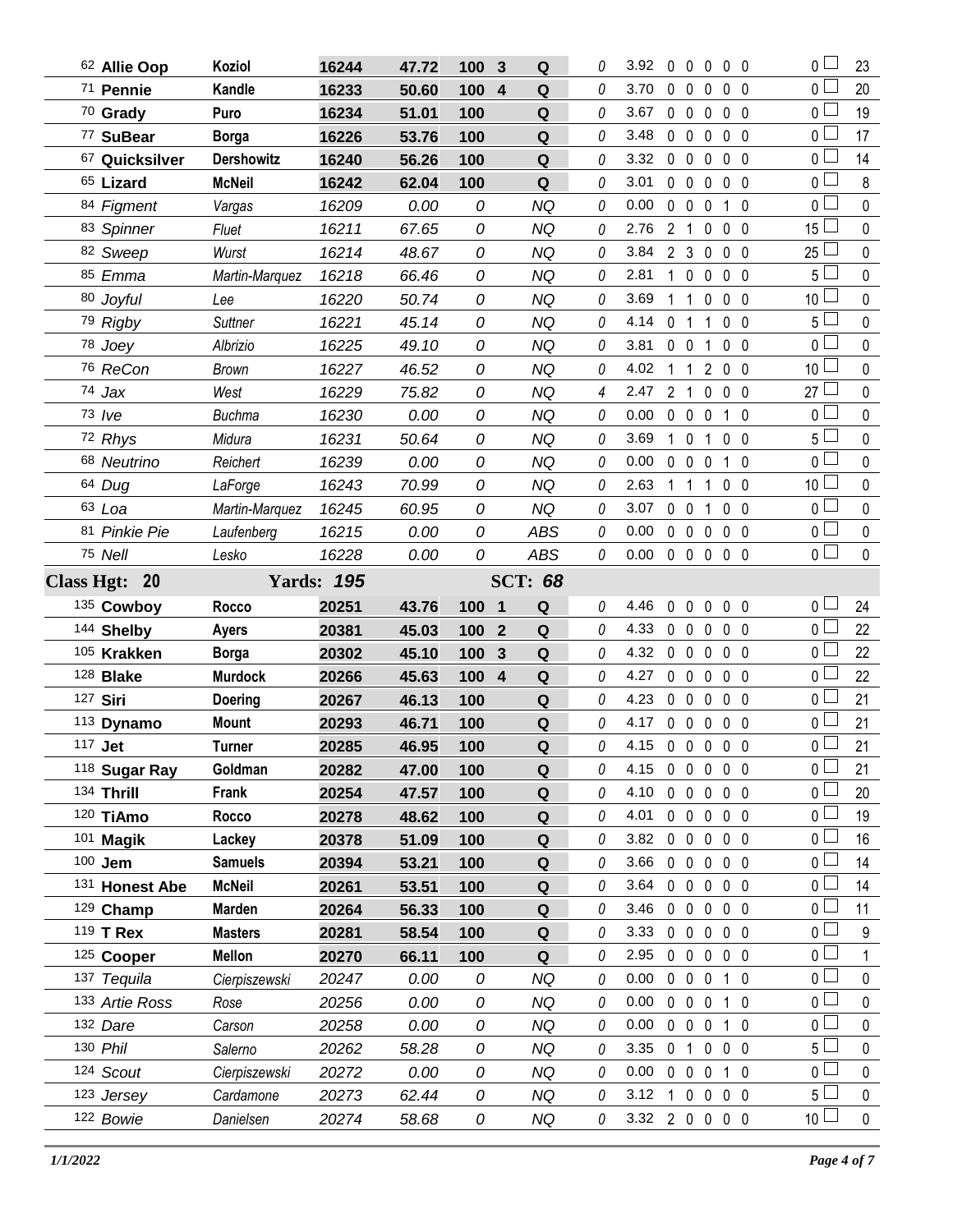| 121 Ruby      |             | Merkel           | 20275             | 62.23 | 0                     | <b>NQ</b>      | 0        | 3.13 | $\Omega$<br>1                 | $\Omega$          | 0 0            |                | 5 l             | 0           |
|---------------|-------------|------------------|-------------------|-------|-----------------------|----------------|----------|------|-------------------------------|-------------------|----------------|----------------|-----------------|-------------|
| 106 Cinder    |             | Mellon           | 20283             | 0.00  | 0                     | <b>NQ</b>      | 0        | 0.00 | $\mathbf{0}$<br>$\mathbf 0$   | $\mathbf{0}$      | $\mathbf{1}$   | - 0            | 0               | $\mathbf 0$ |
| 116 Bijou     |             | <b>Biondi</b>    | 20286             | 55.80 | $\Omega$              | <b>NQ</b>      | 0        | 3.49 | $\mathbf 1$<br>$\overline{1}$ | 1                 | $\mathbf{0}$   | $\Omega$       | 10              | 0           |
| 104 Kipper    |             | Carson           | 20288             | 0.00  | 0                     | <b>NQ</b>      | 0        | 0.00 | $\mathbf 0$<br>$\mathbf 0$    | 0                 | $1\quad0$      |                | 0 <sub>1</sub>  | $\mathbf 0$ |
| 115 Spice     |             | Linsky           | 20290             | 71.36 | 0                     | <b>NQ</b>      | 3        | 2.73 | $\mathbf{1}$<br>$\mathbf 0$   | 0                 | 0 <sub>0</sub> |                | 14 <sup>1</sup> | 0           |
| 114 Sligo     |             | Johnston         | 20291             | 0.00  | 0                     | <b>NQ</b>      | 0        | 0.00 | $\mathbf 0$<br>0              | $\mathbf 0$       | 1              | 0              | $\Omega$        | 0           |
| 112 Rugby     |             | Wisner           | 20294             | 0.00  | 0                     | <b>NQ</b>      | 0        | 0.00 | $\mathbf 0$<br>$\mathbf 0$    | $\mathbf 0$       | $\mathbf{1}$   | 0              | 0               | 0           |
| 111 Sir       |             | Stevenson        | 20295             | 45.31 | 0                     | <b>NQ</b>      | 0        | 4.30 | $\mathbf{1}$<br>0             | $\mathbf 0$       | $\mathbf 0$    | - 1            | 10              | 0           |
| 110 Kenzie    |             | Cierpiszewski    | 20296             | 59.76 | 0                     | <b>NQ</b>      | 0        | 3.26 | $2^{\circ}$<br>$\mathbf 0$    | 1                 | 0 <sub>0</sub> |                | 10 <sup>1</sup> | $\mathbf 0$ |
| 109 Nick      |             | Wurst            | 20297             | 50.23 | 0                     | <b>NQ</b>      | 0        | 3.88 | $2\quad0$                     | $\mathbf 0$       | 0 <sub>0</sub> |                | 10 <sup>1</sup> | 0           |
| 108 Edge      |             | Fillips          | 20298             | 38.76 | 0                     | <b>NQ</b>      | 0        | 5.03 | 0 <sub>0</sub>                | $\mathbf{1}$      | 0 <sub>0</sub> |                | 0 l             | 0           |
| 107 Matrix    |             | <b>Botelho</b>   | 20301             | 43.21 | 0                     | NQ             | 0        | 4.51 | 0 <sub>0</sub>                | 1                 | 0 <sub>0</sub> |                | 0               | 0           |
| 103 Chick     |             | Mosner           | 20303             | 64.83 | 0                     | <b>NQ</b>      | 0        | 3.01 | $\overline{2}$<br>$\mathbf 1$ | 1                 | 0 <sub>0</sub> |                | 15 <sup>1</sup> | 0           |
|               | 102 Clooney | Johnston         | 20375             | 60.22 | 0                     | ΝQ             | 0        | 3.24 | 1                             | 2 <sub>0</sub>    | $\mathbf{0}$   | - 0            | ا 15            | 0           |
| 146 Ruger     |             | <b>Barnes</b>    | 20377             | 47.27 | 0                     | <b>NQ</b>      | 0        | 4.13 | $\mathbf 0$<br>$\mathbf{0}$   | 1                 | 0 <sub>0</sub> |                | 0 l             | $\mathbf 0$ |
| 138 Woody     |             | Gibbons          | 20397             | 0.00  | 0                     | <b>NQ</b>      | 0        | 0.00 | $0\quad 0$                    | 0                 | $1\quad0$      |                | 0 <sup>1</sup>  | 0           |
| 136 Keen      |             | Dattoma          | 20249             | 0.00  | 0                     | <b>ABS</b>     | 0        | 0.00 | $0\quad 0$                    | $\mathbf 0$       | 0 <sub>0</sub> |                | $0-$            | $\mathbf 0$ |
| $126$ Lark    |             | Mandich-Steiger  | 20268             | 0.00  | 0                     | <b>ABS</b>     | 0        | 0.00 |                               | $0\quad 0\quad 0$ | $0\quad 0$     |                | 0 l             | 0           |
| Class Hgt: 24 |             |                  | <b>Yards: 195</b> |       |                       | <b>SCT: 72</b> |          |      |                               |                   |                |                |                 |             |
| 152 Kairos    |             | <b>Borga</b>     | 24316             | 60.99 | 100<br>$\mathbf 1$    | Q              | 0        | 3.20 | $\mathbf 0$<br>$\mathbf 0$    | $\mathbf 0$       | 0 <sub>0</sub> |                | 0 <sub>0</sub>  | 11          |
| 162 Dublin    |             | <b>McIlhenny</b> | 24319             | 63.21 | 100<br>$\overline{2}$ | Q              | 0        | 3.08 | $0\quad 0$                    | 0                 | 0 <sub>0</sub> |                | 0 l             | $\bf 8$     |
| 159 Hunter    |             | Pactwa           | 24305             | 57.53 | 0                     | <b>NQ</b>      | 0        | 3.39 | 0 <sub>0</sub>                | $\mathbf 1$       | 0 <sub>0</sub> |                | $\cap$ $\Box$   | $\mathbf 0$ |
| 158 Declan    |             | Solakian         | 24307             | 54.47 | 0                     | <b>NQ</b>      | 0        | 3.58 | $\overline{2}$<br>$\mathbf 0$ | 1                 | 0 <sub>0</sub> |                | 10              | $\mathbf 0$ |
| 157 Kronk     |             | Matzke           | 24309             | 72.22 | 0                     | <b>NQ</b>      | 0        | 2.70 | $\mathbf{1}$<br>$\mathbf 0$   | 0                 | $\mathbf 0$    | - 1            | 10              | $\pmb{0}$   |
| 156 Leia      |             | Hopkins          | 24310             | 72.46 | 0                     | <b>NQ</b>      | $\theta$ | 2.69 | 2<br>$\overline{1}$           | 1                 | $\mathbf 0$    | 0              | 15              | 0           |
| 154 Charm     |             | Hanna            | 24313             | 60.21 | 0                     | <b>NQ</b>      | 0        | 3.24 | $\mathbf 0$<br>1              | 1                 | 0 <sub>0</sub> |                | $5\perp$        | $\pmb{0}$   |
| 153 Rhyze     |             | Turner           | 24314             | 0.00  | 0                     | <b>NQ</b>      | 0        | 0.00 | $\Omega$<br>$\mathbf 0$       | $\mathbf{0}$      | $1\quad0$      |                | 0 <sup>1</sup>  | 0           |
| 151 Doc       |             | McIlhenny        | 24400             | 0.00  | 0                     | <b>NQ</b>      | 0        | 0.00 | 0<br>$\mathbf 0$              | $\mathbf{0}$      | 1.             | $\overline{0}$ | 0 <sub>0</sub>  | $\pmb{0}$   |
| 155 Slider    |             | Uminsky          | 24311             | 0.00  | 0                     | ABS            | 0        | 0.00 | $\mathbf 0$<br>$\mathbf 0$    | $\mathbf 0$       | 0 <sub>0</sub> |                | 0 l             | $\mathbf 0$ |
|               |             |                  |                   |       |                       |                |          |      |                               |                   |                |                |                 |             |

## **SAT-1 STD NOV P**

| <b>RO</b> | <b>Call Name</b>        | Handler    | Armband           | Time          | Score        | <b>Place/Qualified</b> | Sec Ovr | <b>YPS</b> |              | R W F    |                | E |                | Total F<br>Tie MachPts               |              |
|-----------|-------------------------|------------|-------------------|---------------|--------------|------------------------|---------|------------|--------------|----------|----------------|---|----------------|--------------------------------------|--------------|
|           | Class Hgt: 08           |            | <b>Yards: 135</b> |               |              | <b>SCT: 78</b>         |         |            |              |          |                |   |                |                                      |              |
|           | <sup>6</sup> Sasha      | Schwing    | 08029             | 98.72         | 0            | NQ.                    | 20      | 1.37       |              |          | 2              |   | $0\quad 0$     | 30 <sup>1</sup>                      | $\Omega$     |
|           | <sup>7</sup> Louie      | Cook       | 08028             | 0.00          | 0            | ABS                    | 0       | 0.00       | $\mathbf{0}$ | 0        | $\overline{0}$ |   | $0\quad 0$     | 0 <sub>1</sub>                       | $\mathbf{0}$ |
|           | Class Hgt: 20           |            | <b>Yards: 138</b> |               |              | <b>SCT: 73</b>         |         |            |              |          |                |   |                |                                      |              |
|           | 32 Duke                 | Hart       | 20037             | 52.90         | 90           | Q<br>- 1               | 0       | 2.61       |              |          | $\Omega$       |   | 0 <sub>0</sub> | 10 <sup>1</sup>                      | $\Omega$     |
|           | 31 Elphie               | Freedman   | 20038             | 64.53         | 0            | ΝQ                     | 0       | 2.14       |              |          |                |   | 0 <sub>2</sub> | $20$ $\Box$                          | $\mathbf{0}$ |
|           | 30 Rigel                | Bowen      | 20039             | 74.59         | 0            | NQ                     |         | 1.85       |              | $\Omega$ |                |   | 0 <sub>0</sub> | $6\Box$                              | $\Omega$     |
|           | <sup>29</sup> Boodles   | Vargas     | 20040             | 43.57         | 0            | NQ                     | 0       | 3.17       |              |          |                |   | 0 <sub>0</sub> | 10 <sup>1</sup>                      | $\Omega$     |
|           | <sup>28</sup> Bailee    | Hanlon     | 20043             | 100.15        | 0            | NQ.                    | 27      | 1.38       |              |          | 2 0            |   | $0\quad 0$     | 42                                   | $\Omega$     |
|           | <sup>27</sup> Sydney    | Miller     | 20044             | 83.95         | 0            | NQ                     | 10      | 1.64       | 2            |          |                |   | $0\quad 0$     | 25 <sup>1</sup>                      | <sup>n</sup> |
|           | SAT-1                   | <b>STD</b> |                   | <b>OPEN P</b> |              |                        |         |            |              |          |                |   |                |                                      |              |
| <b>RO</b> | <b>Call Name</b>        | Handler    | Armband           | <b>Time</b>   | <b>Score</b> | <b>Place/Qualified</b> | Sec Ovr | <b>YPS</b> |              | R W F    |                | Е |                | <b>Total F</b><br><b>Tie MachPts</b> |              |
|           | 04<br><b>Class Hgt:</b> |            | 162<br>Yards:     |               |              | <b>SCT: 82</b>         |         |            |              |          |                |   |                |                                      |              |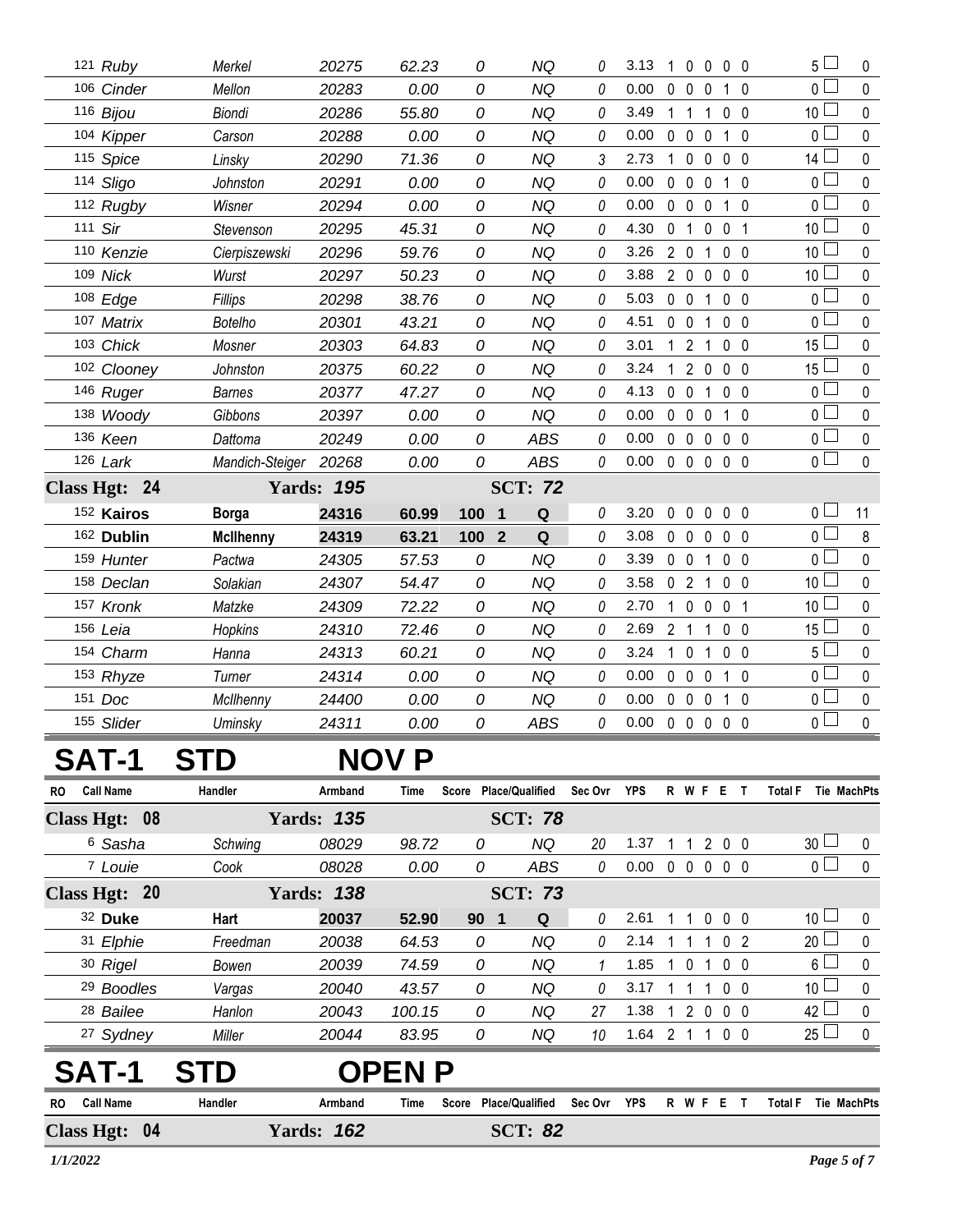| <sup>1</sup> River     | Masch                | 04321             | 55.53         | 100 1               | Q                                 | 0              | 2.92                       |             | $0\quad 0\quad 0\quad 0\quad 0$ |                   |                | $\overline{0}$                   | 0                           |
|------------------------|----------------------|-------------------|---------------|---------------------|-----------------------------------|----------------|----------------------------|-------------|---------------------------------|-------------------|----------------|----------------------------------|-----------------------------|
| <sup>2</sup> Evie      | Campbell             | 04004             | 68.74         | 0                   | <b>NQ</b>                         | $\theta$       | 2.36 0 0 1 0 0             |             |                                 |                   |                | $\overline{0}$                   | $\mathbf{0}$                |
| Class Hgt: 12          |                      | <b>Yards: 167</b> |               |                     | <b>SCT: 77</b>                    |                |                            |             |                                 |                   |                |                                  |                             |
| <sup>5</sup> Lucy      | Donahue              | 12005             | 64.43         | 90 1                | Q                                 | 0              | 2.59                       |             | 1 1 0 0 0                       |                   |                | 10 <sup>1</sup>                  | 0                           |
| <sup>4</sup> Mikey     | <b>Brockman</b>      | 12332             | 58.69         | 0                   | <b>NQ</b>                         | $\theta$       | 2.85 1 1 2 0 0             |             |                                 |                   |                | 10 <sup>1</sup>                  | $\mathbf{0}$                |
| Class Hgt: 16          |                      | <b>Yards: 172</b> |               |                     | <b>SCT: 75</b>                    |                |                            |             |                                 |                   |                |                                  |                             |
| $10$ Ruby              | <b>Stiff-Carroll</b> | 16337             | 54.60         | 95 1                | Q                                 | 0              | 3.15                       |             | 1 0 0 0 0                       |                   |                | $5\Box$                          | 0                           |
| <sup>11</sup> Daisy    | Oliveira             | 16334             | 56.05         | 95 2                | Q                                 | 0              | 3.07 1 0 0 0 0             |             |                                 |                   |                | $5\Box$                          | $\mathbf{0}$                |
| Class Hgt: 20          |                      | <b>Yards: 172</b> |               |                     | <b>SCT: 77</b>                    |                |                            |             |                                 |                   |                |                                  |                             |
| <sup>25</sup> Bosco    | Gudath               | 20011             | 60.17         | 0                   | <b>NQ</b>                         | 0              | 2.86                       |             | 0 0 1 0 0                       |                   |                | 0 <sub>0</sub>                   | 0                           |
| 24 Lyric               | Kwiatkowski          | 20042             | 0.00          | 0                   | NQ                                | $\mathcal O$   | $0.00 \t0 \t0 \t0 \t1 \t0$ |             |                                 |                   |                | $\overline{0}$                   | $\pmb{0}$                   |
| <b>SAT-1</b>           | <b>STD</b>           | EX P              |               |                     |                                   |                |                            |             |                                 |                   |                |                                  |                             |
| RO Call Name           | Handler              | Armband           | <b>Time</b>   |                     | Score Place/Qualified Sec Ovr YPS |                |                            |             | R W F E T                       |                   |                | Total F Tie MachPts              |                             |
| Class Hgt: 04          |                      | <b>Yards: 178</b> |               |                     | <b>SCT: 81</b>                    |                |                            |             |                                 |                   |                |                                  |                             |
| <sup>7</sup> Teddy     | Bauman               | 04323             | 98.96         | 0                   | NQ                                | 17             | 1.80 1 0 0 0 0             |             |                                 |                   |                | $56\Box$                         | $\Omega$                    |
| Class Hgt: 08          |                      | <b>Yards: 178</b> |               |                     | <b>SCT: 76</b>                    |                |                            |             |                                 |                   |                |                                  |                             |
| 34 Beathan             | Nishitani            | 08327             | 0.00          | 0                   | <b>ABS</b>                        | 0              | 0.00                       |             | 00000                           |                   |                | 0 <sub>0</sub>                   | $\mathbf 0$                 |
| Class Hgt: 20          |                      | <b>Yards: 195</b> |               |                     | <b>SCT: 77</b>                    |                |                            |             |                                 |                   |                |                                  |                             |
| 150 Gunner             | Lyons                | 20340             | 0.00          | 0                   | <b>NQ</b>                         | $\overline{0}$ | 0.00 0 0 0 1 0             |             |                                 |                   |                | 0 <sub>l</sub>                   | $\mathbf 0$                 |
|                        |                      |                   |               |                     |                                   |                |                            |             |                                 |                   |                |                                  |                             |
| <b>SAT-1</b>           | <b>STD</b>           |                   | <b>MASP</b>   |                     |                                   |                |                            |             |                                 |                   |                |                                  |                             |
| RO Call Name           | Handler              | Armband           | Time          |                     | Score Place/Qualified Sec Ovr YPS |                |                            |             | <b>R W F E T</b>                |                   |                | Total F Tie MachPts              |                             |
| Class Hgt: 04          |                      | <b>Yards: 178</b> |               |                     | <b>SCT: 81</b>                    |                |                            |             |                                 |                   |                |                                  |                             |
| <sup>6</sup> Geddy Lee | Masch                | 04093             | 53.40         | 100 1               | $\mathbf Q$                       | 0              | 3.33                       |             | $0\quad 0$                      | $\mathbf 0$       | 0 <sub>0</sub> | 0 <sub>0</sub><br>$\overline{0}$ | 27                          |
| <sup>1</sup> Kendall   | <b>Scheiner</b>      | 04097             | 70.90         | 100 2               | Q                                 | 0              | 2.51                       |             | 00000<br>0 0 0 1 0              |                   |                | $\overline{0}$                   | 10                          |
| 5 Jasmine<br>2 CC      | Scheiner             | 04092<br>04098    | 0.00<br>48.01 | 0<br>${\cal O}$     | <b>NQ</b><br><b>NQ</b>            | $\theta$<br>0  | 0.00<br>3.71               |             | 0 0 1 0 0                       |                   |                | $\overline{0}$                   | $\overline{0}$<br>$\pmb{0}$ |
| 4 Robin                | Masch<br>Gagliardi   | 04095             | 0.00          | 0                   | ABS                               | 0              | 0.00 0 0 0 0 0             |             |                                 |                   |                | $\overline{0}$                   | $\overline{0}$              |
| 3 Winky                | Ouchterloney         | 04096             | 0.00          | 0                   | ABS                               | 0              | $0.00 \t0 \t0 \t0 \t0 \t0$ |             |                                 |                   |                | $_0$ $\Box$                      | $\pmb{0}$                   |
| Class Hgt: 08          |                      | <b>Yards: 178</b> |               |                     | <b>SCT: 76</b>                    |                |                            |             |                                 |                   |                |                                  |                             |
| <sup>27</sup> Jeter    | Logan                | 08107             | 48.19         | 100 1               | Q                                 | 0              | 3.69                       | $0\quad 0$  |                                 | $0\quad 0\quad 0$ |                | 0 <sub>1</sub>                   | 27                          |
| <sup>28</sup> Aeryn    | <b>Midura</b>        | 08106             | 49.43         | 100 2               | Q                                 | 0              | 3.60                       |             | $0\quad 0$                      | $\mathbf 0$       | $0\quad 0$     | $0-$                             | 26                          |
| <sup>25</sup> Winner   | <b>Mount</b>         | 08110             | 56.32         | $\mathbf{3}$<br>100 | Q                                 | 0              | 3.16                       |             | $0\quad 0\quad 0$               |                   | $0\quad 0$     | 0 <sub>0</sub>                   | 19                          |
| 31 Kuma                | Kato                 | 08100             | 0.00          | 0                   | <b>NQ</b>                         | 0              | 0.00                       |             | $0\quad 0\quad 0$               |                   | $1\quad0$      | 0 <sub>0</sub>                   | 0                           |
| 29 Tamiah              | Marsh                | 08104             | 93.66         | 0                   | <b>NQ</b>                         | 17             | 1.90                       |             | $1 2 0$                         |                   | $0\quad 0$     | $66 -$                           | 0                           |
| 26 Boots               | Potts                | 08108             | 63.58         | 0                   | <b>NQ</b>                         | 0              | 2.80                       |             | 0 1 0 0 0                       |                   |                | 5 <sub>1</sub>                   | $\pmb{0}$                   |
| 24 Winnie              | Johnson              | 08112             | 56.33         | 0                   | <b>NQ</b>                         | 0              | 3.16                       | $1\quad 0$  |                                 | $\mathbf 0$       | $0\quad 0$     | 5 <sup>L</sup>                   | 0                           |
| 23 Cara                | Holman               | 08326             | 78.20         | 0                   | <b>NQ</b>                         | $\overline{c}$ | 2.28                       | $\mathbf 1$ | $\mathbf{1}$                    | 200               |                | $16$ $\Box$                      | 0                           |
| 32 Digby               | <b>Brawner</b>       | 08099             | 0.00          | 0                   | ABS                               | 0              | 0.00                       | $0\quad 0$  |                                 | $\mathbf 0$       | $0\quad 0$     | $\overline{0}$                   | 0                           |
| 30 Nicky               |                      |                   |               | 0                   |                                   | 0              | 0.00                       |             | $0\quad 0$                      | $0\quad 0\quad 0$ |                | $\overline{0}$                   | $\pmb{0}$                   |
|                        | Onorato              | 08102             | 0.00          |                     | ABS                               |                |                            |             |                                 |                   |                |                                  |                             |
| 33 Moxie!              | Wagner               | 08324             | 0.00          | 0                   | <b>ABS</b>                        | 0              | 0.00                       |             | $0\quad 0\quad 0$               |                   | $0\quad 0$     | 0 <sub>0</sub>                   | 0                           |
| 22 Junior              | Kowal                | 08329             | 0.00          | 0                   | ABS                               | 0              | $0.00 \t0 \t0 \t0 \t0 \t0$ |             |                                 |                   |                | $\overline{0}$                   | $\mathbf 0$                 |
| Class Hgt: 12          |                      | <b>Yards: 187</b> |               |                     | <b>SCT: 76</b>                    |                |                            |             |                                 |                   |                | 0 <sub>1</sub>                   | 31                          |